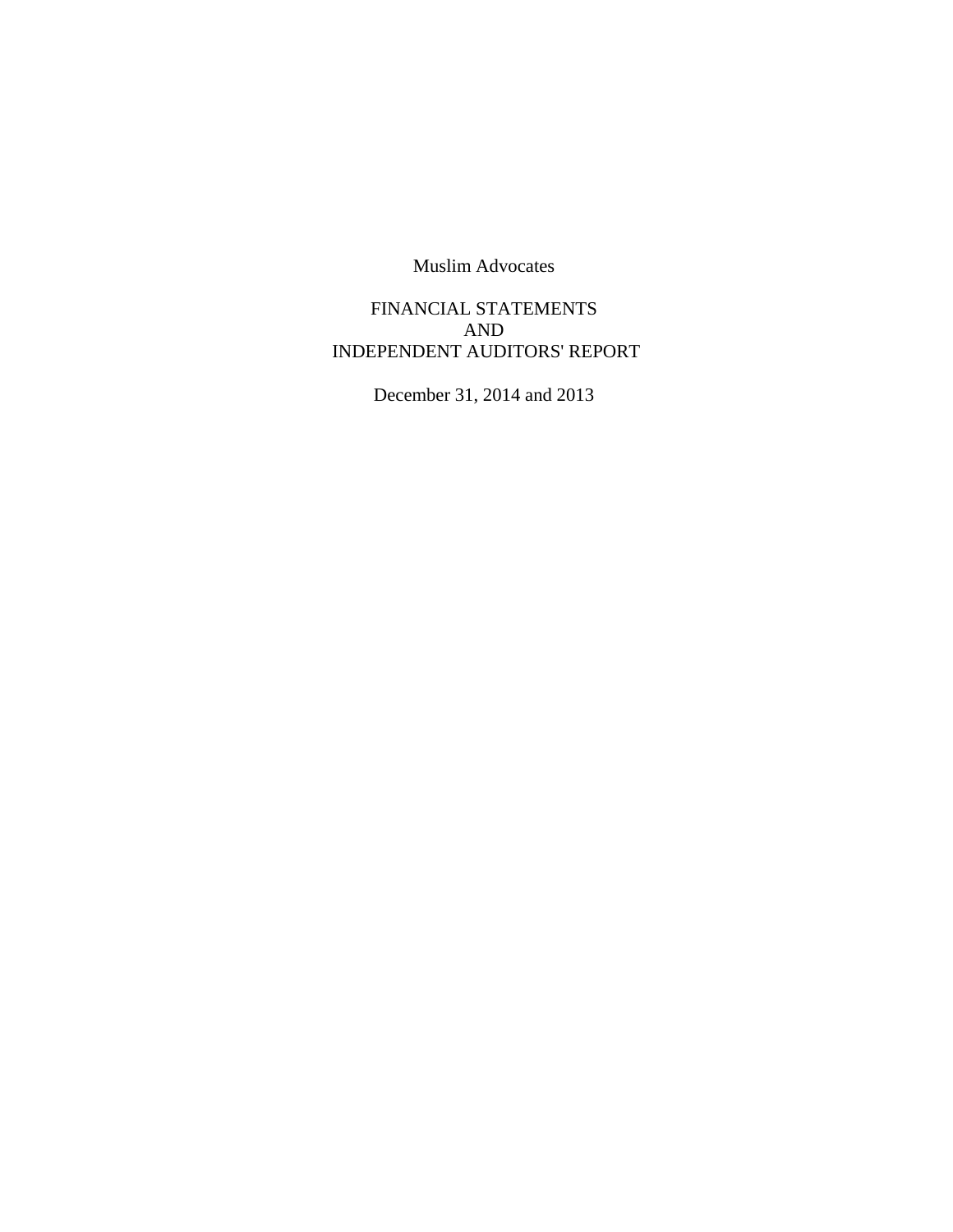# **CONTENTS**

|                                         | Page           |
|-----------------------------------------|----------------|
| INDEPENDENT AUDITORS' REPORT            |                |
| FINANCIAL STATEMENTS                    |                |
| STATEMENTS OF FINANCIAL POSITION        | 3              |
| <b>STATEMENTS OF ACTIVITIES</b>         | $\overline{A}$ |
| STATEMENT OF FUNCTIONAL EXPENSES - 2014 | 5              |
| STATEMENT OF FUNCTIONAL EXPENSES - 2013 | 6              |
| <b>STATEMENTS OF CASH FLOWS</b>         | 7              |
| NOTES TO FINANCIAL STATEMENTS           | 8              |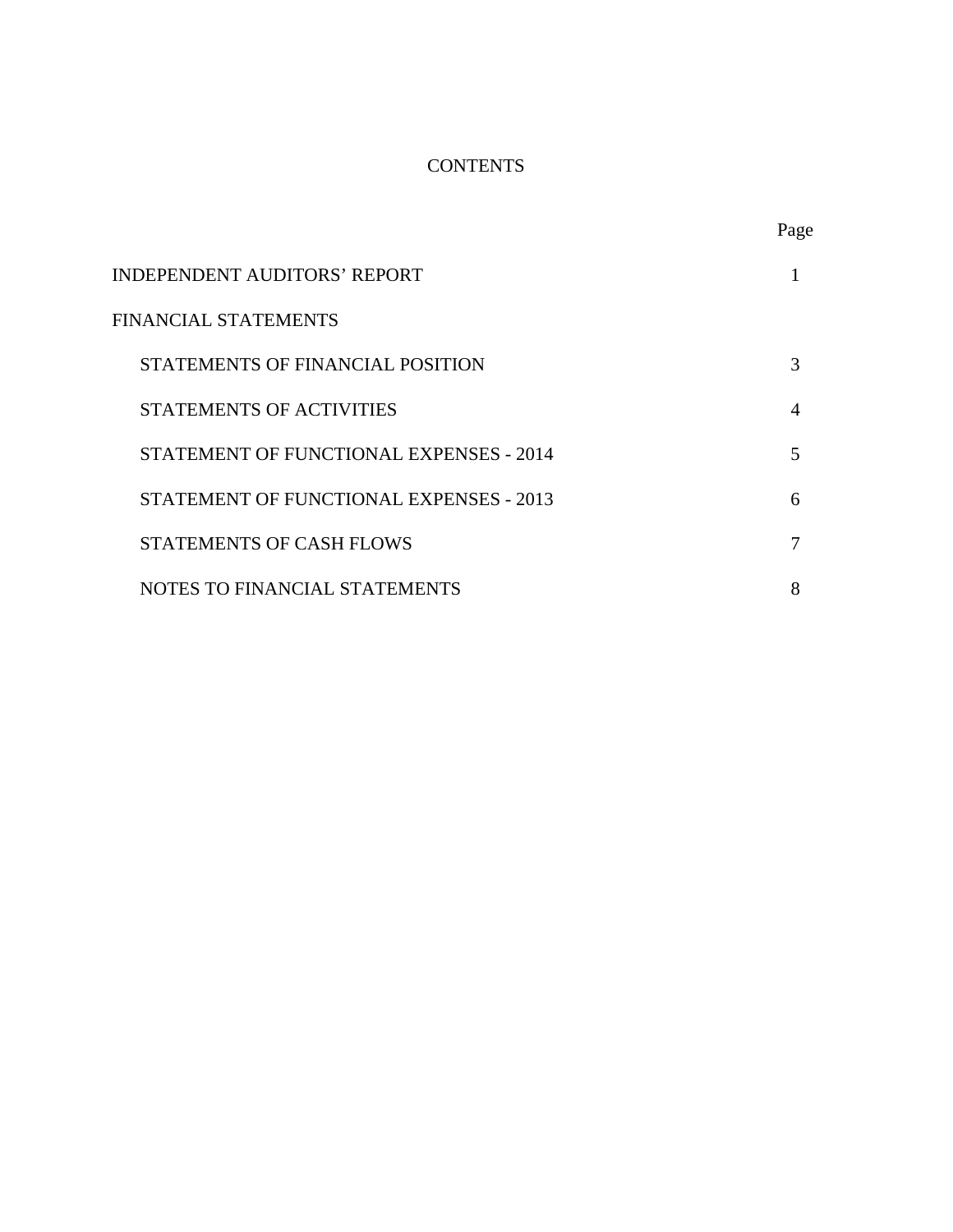

# INDEPENDENT AUDITORS' REPORT

Board of Directors Muslim Advocates Oakland, California

#### **Report on the Financial Statements**

We have audited the accompanying financial statements of Muslim Advocates (a nonprofit organization), which comprise the statements of financial position as of December 31, 2014 and 2013, and the related statements of activities, functional expenses and cash flows for the years then ended, and the related notes to the financial statements.

#### **Management's Responsibility for the Financial Statements**

The management of Muslim Advocates is responsible for the preparation and fair presentation of these financial statements in accordance with accounting principles generally accepted in the United States of America; this includes the design, implementation, and maintenance of internal control relevant to the preparation and fair presentation of financial statements that are free from material misstatement, whether due to fraud or error.

#### **Auditors' Responsibility**

Our responsibility is to express an opinion on these financial statements based on our audits. We conducted our audits in accordance with auditing standards generally accepted in the United States of America. Those standards require that we plan and perform the audit to obtain reasonable assurance about whether the financial statements are free from material misstatement.

An audit involves performing procedures to obtain audit evidence about the amounts and disclosures in the financial statements. The procedures selected depend on the auditors' judgment, including the assessment of the risks of material misstatement of the financial statements, whether due to fraud or error. In making those risk assessments, the auditor considers internal control relevant to the entity's preparation and fair presentation of the financial statements in order to design audit procedures that are appropriate in the circumstances, but not for the purpose of expressing an opinion on the effectiveness of the entity's internal control. Accordingly, we express no such opinion. An audit also includes evaluating the appropriateness of accounting policies used and the reasonableness of significant accounting estimates made by management, as well as evaluating the overall presentation of the financial statements.

We believe that the audit evidence we have obtained is sufficient and appropriate to provide a basis for our audit opinion.

| dzhphillips.com |
|-----------------|
|                 |

DZH Phillips LLP **P** 415 781 2500 135 Main Street, 9th Floor **F** 415 781 2530

San Francisco, CA 94105 **E** cpas@dzhphillips.com Oakland, CA 94612 **E** cpas@dzhphillips.com DZH Phillips LLP **P** 510 834 6542 1330 Broadway, Suite 630 **F** 510 834 2556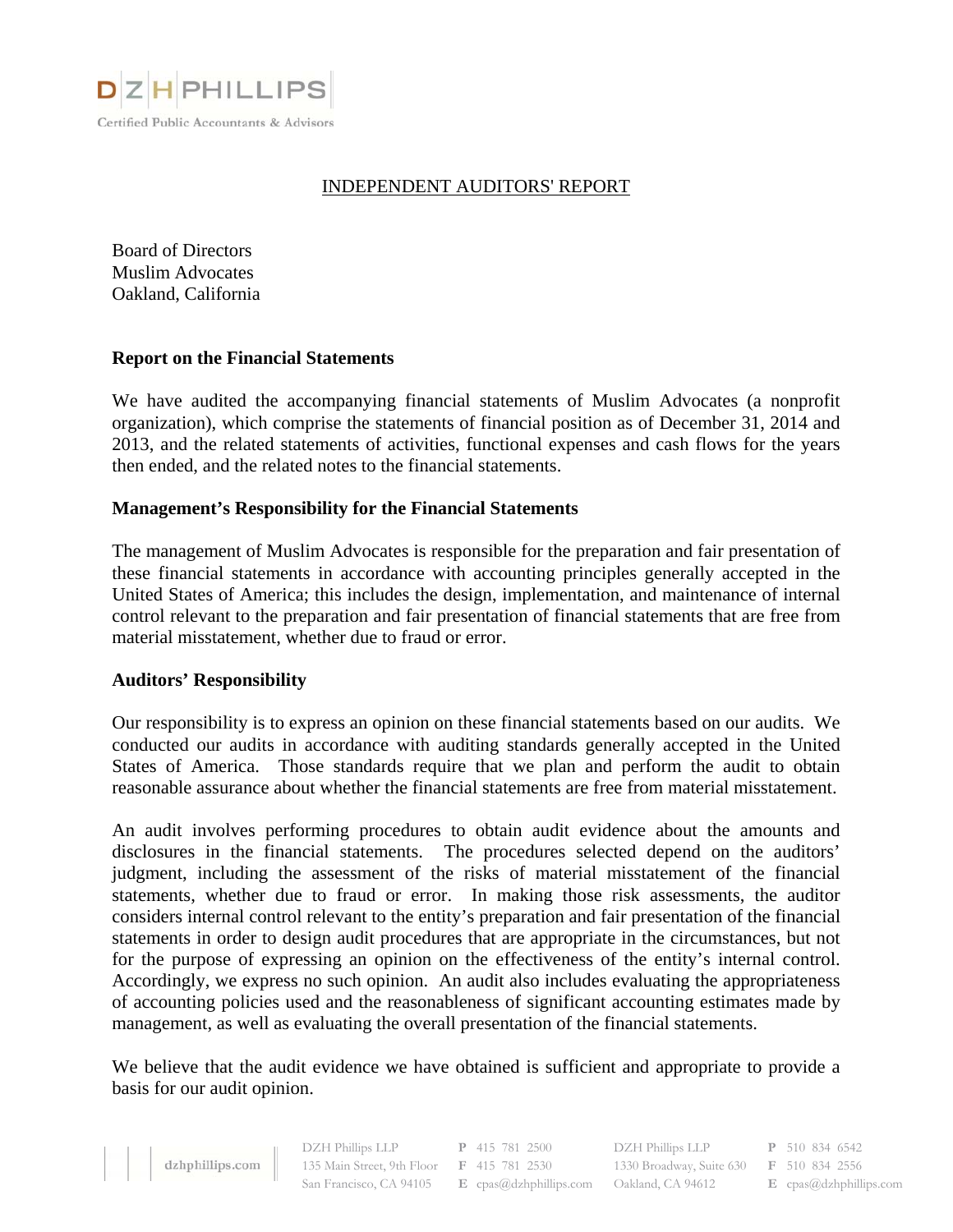#### INDEPENDENT AUDITORS' REPORT (continued)

# **Opinion**

In our opinion, the financial statements referred to above present fairly, in all material respects, the financial position of Muslim Advocates as of December 31, 2014 and 2013, and the changes in its net assets and its cash flows for the years then ended in conformity with accounting principles generally accepted in the United States of America.

DZH Phillips-LLP

Oakland, California August 4, 2015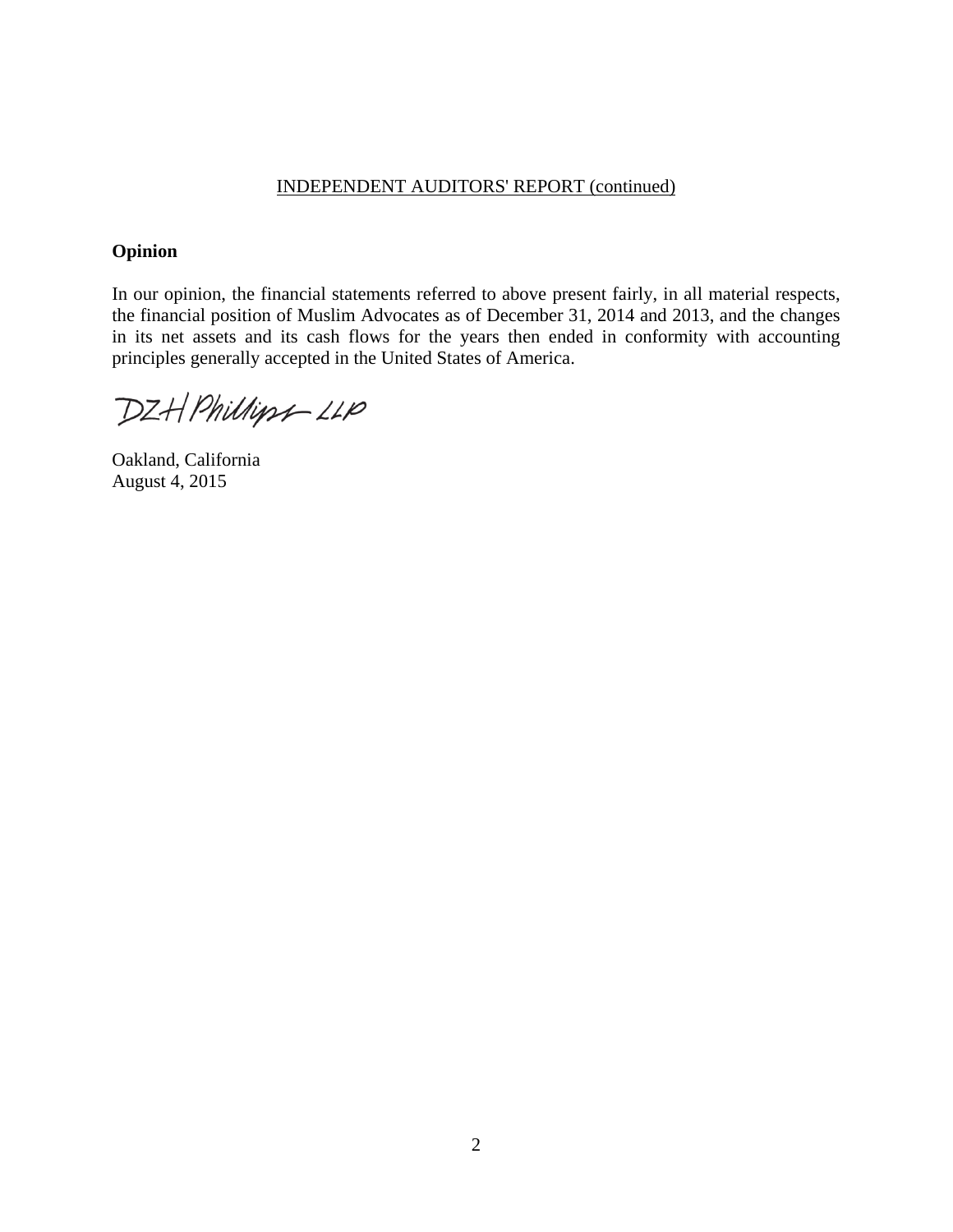# STATEMENTS OF FINANCIAL POSITION Years ended December 31, 2014 and 2013

| <b>ASSETS</b>                                          | 2014                      | 2013                                 |
|--------------------------------------------------------|---------------------------|--------------------------------------|
| Current assets:                                        |                           |                                      |
| Cash and cash equivalents (Notes 3)                    | \$<br>726,152             | \$<br>771,227                        |
| Grants and pledges receivable (Note 4)                 | 249,260                   | 312,355                              |
| Other receivables                                      |                           | 18,015                               |
| Prepaid expenses                                       | 29,649                    | 30,958                               |
| <b>Total Current Assets</b>                            | 1,005,061                 | 1,132,555                            |
| Grants and pledges receivable beyond one year (Note 4) |                           | 1,600                                |
| Fixed assets, net (Note 5)                             | 33,620                    | 21,417                               |
| Deposits                                               | 8,369                     | 19,744                               |
| <b>TOTAL ASSETS</b>                                    | $\mathbb{S}$<br>1,047,050 | \$<br>1,175,316                      |
| <b>LIABILITIES</b>                                     |                           |                                      |
| <b>Current Liabilities:</b>                            |                           |                                      |
| Accounts payable and accrued expenses                  | \$<br>44,563              | \$<br>70,543                         |
| Accrued vacation liability                             | 34,857                    | 33,112                               |
| <b>Total Current Liabilities</b>                       | 79,420                    | 103,655                              |
| Deferred rent (Note 9)                                 | 41,370                    |                                      |
| <b>TOTAL LIABILITIES</b>                               | \$<br>120,790             | $\boldsymbol{\mathsf{S}}$<br>103,655 |
| <b>NET ASSETS</b>                                      |                           |                                      |
| Unrestricted                                           | 647,005                   | 749,691                              |
| Temporarily restricted (Note 6)                        | 279,255                   | 321,970                              |
| <b>TOTAL NET ASSETS</b>                                | 926,260                   | 1,071,661                            |
| <b>TOTAL LIABILITIES AND NET ASSETS</b>                | \$<br>1,047,050           | \$<br>1,175,316                      |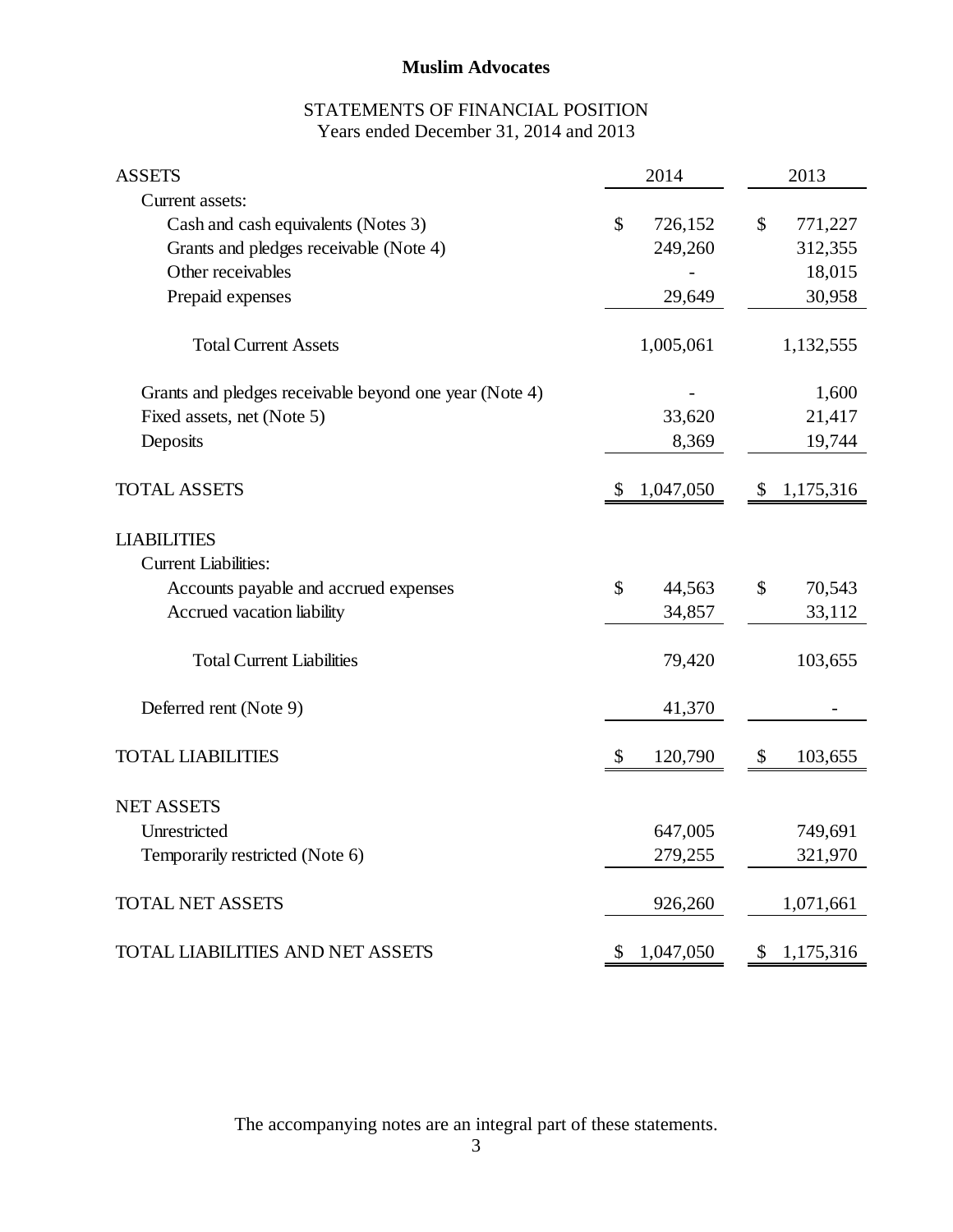#### STATEMENTS OF ACTIVITIES Years ended December 31, 2014 and 2013

|                                           | December 31, 2014 |    |            |    |            |    | December 31, 2013 |    |            |    |           |  |
|-------------------------------------------|-------------------|----|------------|----|------------|----|-------------------|----|------------|----|-----------|--|
|                                           | Temporarily       |    |            |    |            |    | Temporarily       |    |            |    |           |  |
|                                           | Unrestricted      |    | Restricted |    | Total      |    | Unrestricted      |    | Restricted |    | Total     |  |
| <b>SUPPORT AND REVENUE</b>                |                   |    |            |    |            |    |                   |    |            |    |           |  |
| Grants                                    | 546,950<br>\$     | \$ | 240,000    | \$ | 786,950    | \$ | 572,000           | \$ | 260,000    | \$ | 832,000   |  |
| Contributions                             | 322,023           |    | 87,124     |    | 409,147    |    | 340,504           |    | 61,970     |    | 402,474   |  |
| In-kind contributions (Note 7)            | 621,036           |    |            |    | 621,036    |    | 132,752           |    |            |    | 132,752   |  |
| Fundraising event income                  | 372,015           |    |            |    | 372,015    |    | 279,945           |    |            |    | 279,945   |  |
| Fundraising event expense                 | (61,770)          |    |            |    | (61,770)   |    | (50, 803)         |    |            |    | (50, 803) |  |
| Fundraising event, net                    | 310,245           |    |            |    | 310,245    |    | 229,142           |    |            |    | 229,142   |  |
| Interest and other income                 | 6,920             |    |            |    | 6,920      |    | 10,517            |    |            |    | 10,517    |  |
| Net assets released from restrictions:    |                   |    |            |    |            |    |                   |    |            |    |           |  |
| Purpose accomplished or time restrictions | 369,839           |    | (369, 839) |    |            |    | 362,037           |    | (362,037)  |    |           |  |
| TOTAL SUPPORT AND REVENUE                 | 2,177,013         |    | (42, 715)  |    | 2,134,298  |    | 1,646,952         |    | (40,067)   |    | 1,606,885 |  |
| <b>EXPENSES</b>                           |                   |    |            |    |            |    |                   |    |            |    |           |  |
| Program Services                          |                   |    |            |    |            |    |                   |    |            |    |           |  |
| <b>End Profiling</b>                      | 1,072,806         |    |            |    | 1,072,806  |    | 370,661           |    |            |    | 370,661   |  |
| <b>Counter Hate</b>                       | 422,894           |    |            |    | 422,894    |    | 242,637           |    |            |    | 242,637   |  |
| <b>Strengthen Charities</b>               | 260,065           |    |            |    | 260,065    |    | 332,003           |    |            |    | 332,003   |  |
| Supporting services                       |                   |    |            |    |            |    |                   |    |            |    |           |  |
| Management and general                    | 151,680           |    |            |    | 151,680    |    | 210,410           |    |            |    | 210,410   |  |
| Fundraising                               | 372,254           |    |            |    | 372,254    |    | 428,060           |    |            |    | 428,060   |  |
| <b>TOTAL EXPENSES</b>                     | 2,279,699         |    |            |    | 2,279,699  |    | 1,583,771         |    |            |    | 1,583,771 |  |
| Change in net assets                      | (102, 686)        |    | (42, 715)  |    | (145, 401) |    | 63,181            |    | (40,067)   |    | 23,114    |  |
| Net Assets at beginning of year           | 749,691           |    | 321,970    |    | 1,071,661  |    | 686,510           |    | 362,037    |    | 1,048,547 |  |
| Net Assets at end of year                 | 647,005<br>\$     | \$ | 279,255    | \$ | 926,260    | \$ | 749,691           | \$ | 321,970    | \$ | 1,071,661 |  |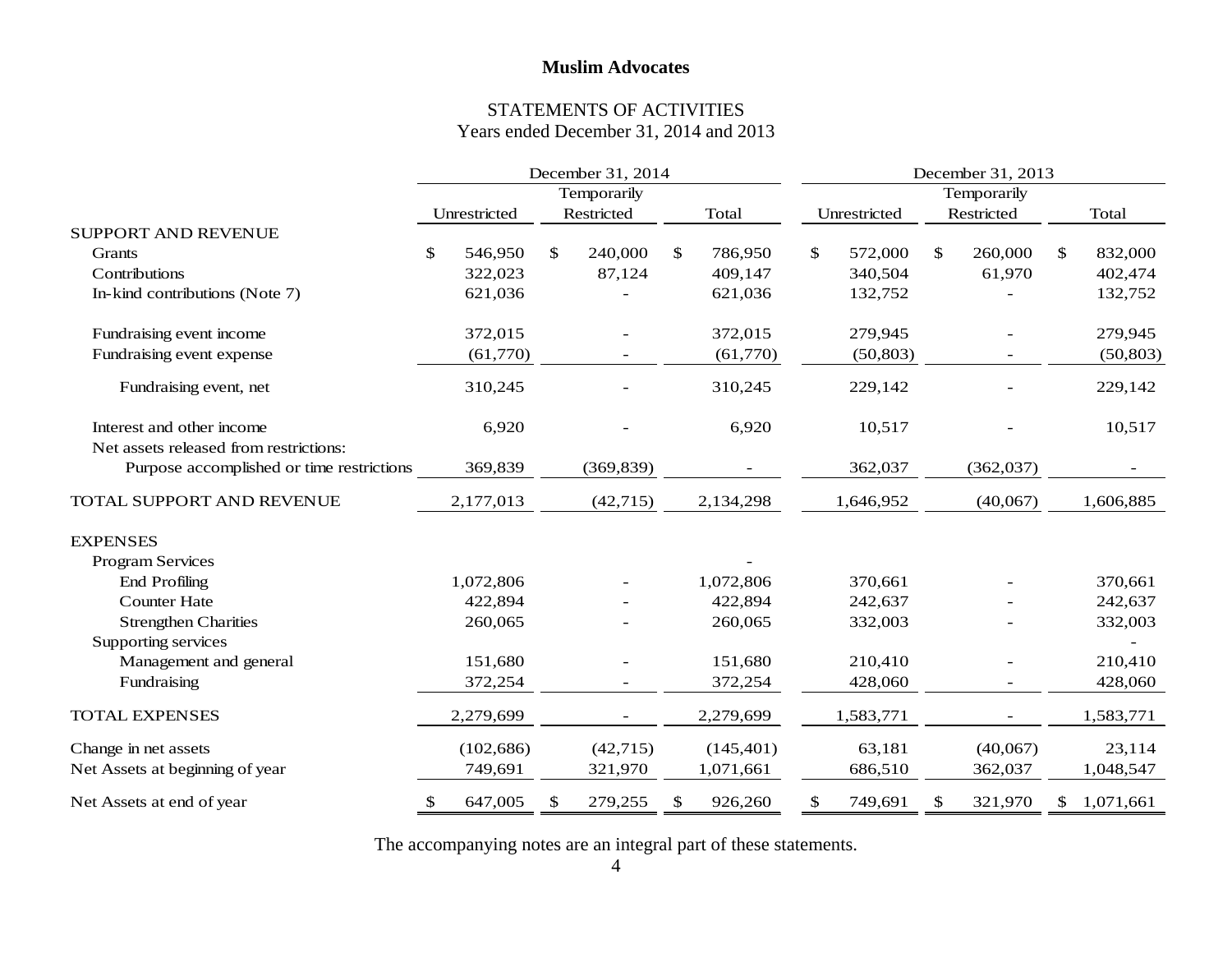#### STATEMENT OF FUNCTIONAL EXPENSES Year ended December 31, 2014

|                                         | Program Services |           |                                               |         |    |            | <b>Supporting Services</b> |    |             |               |             |                           |           |
|-----------------------------------------|------------------|-----------|-----------------------------------------------|---------|----|------------|----------------------------|----|-------------|---------------|-------------|---------------------------|-----------|
|                                         |                  | End       | Strenghten<br><b>Total Program</b><br>Counter |         |    | Management |                            |    |             |               |             |                           |           |
|                                         |                  | Profiling |                                               | Hate    |    | Charities  | <b>Services</b>            |    | and General |               | Fundraising |                           | Total     |
| <b>Salaries</b>                         | \$               | 276,013   | $\mathcal{S}$                                 | 141,433 | \$ | 139,935    | \$<br>557,381              | \$ | 27,682      | $\mathcal{S}$ | 167,118     | $\boldsymbol{\mathsf{S}}$ | 752,181   |
| Payroll taxes                           |                  | 21,488    |                                               | 11,010  |    | 10,894     | 43,392                     |    | 2,156       |               | 13,010      |                           | 58,558    |
| Employee benefits (Note 8)              |                  | 47,678    |                                               | 24,432  |    | 24,172     | 96,282                     |    | 4,782       |               | 28,868      |                           | 129,932   |
| Professional fees                       |                  | 601,745   |                                               | 180,495 |    | 24,358     | 806,598                    |    | 97,938      |               | 70,848      |                           | 975,384   |
| Occupancy                               |                  | 55,050    |                                               | 22,470  |    | 13,345     | 90,865                     |    | 7,784       |               | 18,198      |                           | 116,847   |
| Travel                                  |                  | 22,768    |                                               | 17,029  |    | 24,211     | 64,008                     |    | 231         |               | 18,819      |                           | 83,058    |
| Printing & publications                 |                  | 1,555     |                                               | 8,753   |    | 5,337      | 15,645                     |    | 162         |               | 19,870      |                           | 35,677    |
| Equipment purchase                      |                  | 8,931     |                                               | 3,645   |    | 2,164      | 14,740                     |    | 919         |               | 2,150       |                           | 17,809    |
| Meetings                                |                  | 1,387     |                                               | 1,057   |    | 7,374      | 9,818                      |    | 170         |               | 7,194       |                           | 17,182    |
| Depreciation                            |                  | 7,452     |                                               | 3,042   |    | 1,807      | 12,301                     |    | 1,054       |               | 2,464       |                           | 15,819    |
| Dues & subscriptions                    |                  | 7,647     |                                               | 1,954   |    | 1,642      | 11,243                     |    | 2,749       |               | 495         |                           | 14,487    |
| Insurance                               |                  | 6,548     |                                               | 1,800   |    | 1,069      | 9,417                      |    | 3,420       |               | 1,476       |                           | 14,313    |
| Bank charges & fees                     |                  | 62        |                                               |         |    | 262        | 324                        |    | 464         |               | 10,000      |                           | 10,788    |
| Telephone & internet                    |                  | 3,776     |                                               | 1,525   |    | 920        | 6,221                      |    | 526         |               | 1,231       |                           | 7,978     |
| <b>Supplies</b>                         |                  | 2,870     |                                               | 1,167   |    | 766        | 4,803                      |    | 351         |               | 2,695       |                           | 7,849     |
| Postage                                 |                  | 1,656     |                                               | 612     |    | 582        | 2,850                      |    | 208         |               | 3,990       |                           | 7,048     |
| Advertising                             |                  | 2,976     |                                               | 1,214   |    | 720        | 4,910                      |    | 324         |               | 1,721       |                           | 6,955     |
| Website hosting, software & maintenance |                  | 2,633     |                                               | 1,075   |    | 638        | 4,346                      |    | 300         |               | 1,044       |                           | 5,690     |
| Staff development & recruitment         |                  | 533       |                                               | 201     |    | (131)      | 603                        |    | 70          |               | 363         |                           | 1,036     |
| Miscellaneous                           |                  | 38        |                                               | (20)    |    |            | 18                         |    | 390         |               | 700         |                           | 1,108     |
| <b>Total Expenses</b>                   | S                | 1,072,806 |                                               | 422,894 | \$ | 260,065    | \$<br>1,755,765            | S  | 151,680     | \$            | 372,254     | S.                        | 2,279,699 |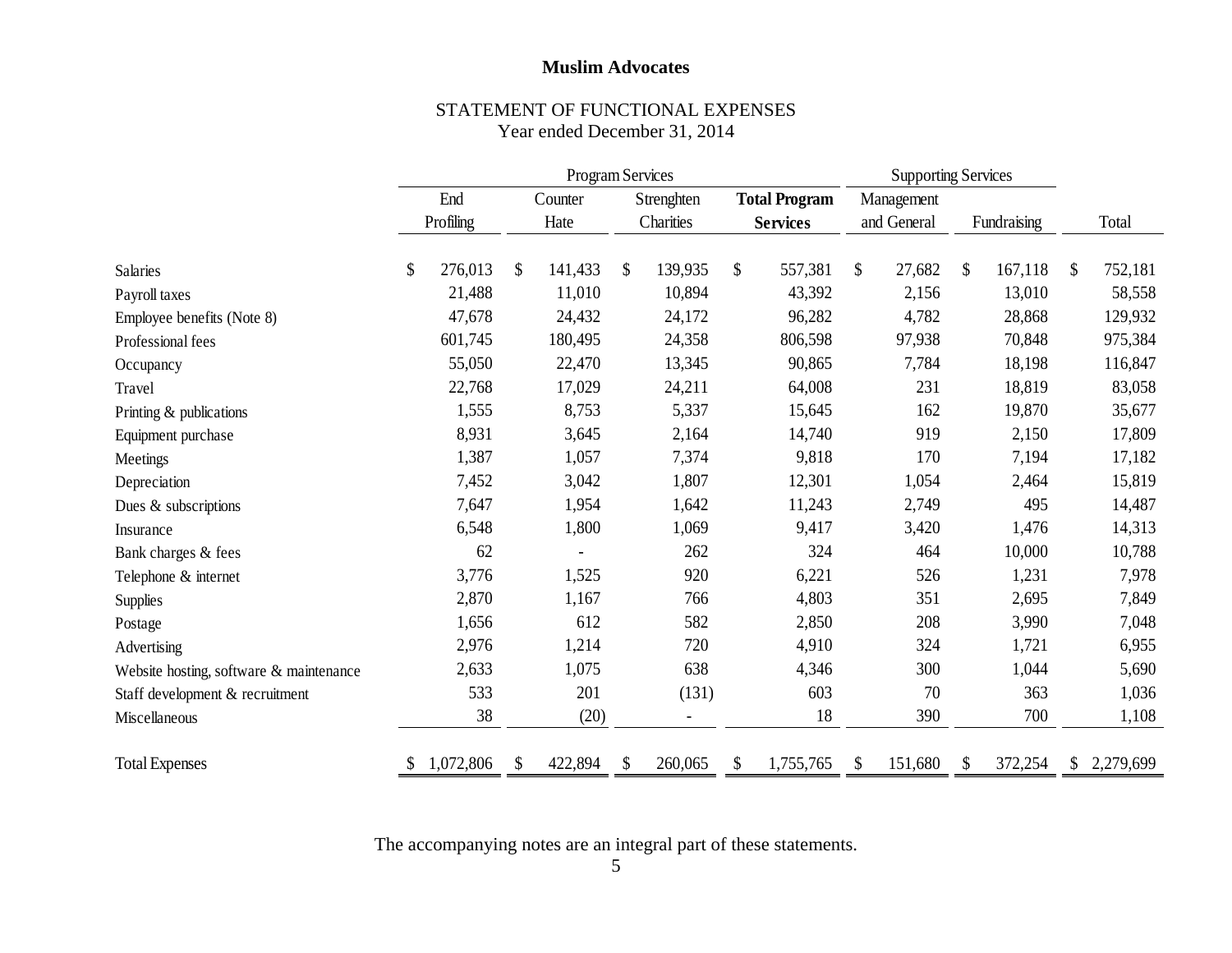#### STATEMENT OF FUNCTIONAL EXPENSES Year ended December 31, 2013

|                                         |    | <b>Program Services</b> |    |         |    |            | <b>Supporting Services</b> |               |                           |             |    |           |
|-----------------------------------------|----|-------------------------|----|---------|----|------------|----------------------------|---------------|---------------------------|-------------|----|-----------|
|                                         |    | End                     |    | Counter |    | Strenghten | <b>Total Program</b>       | Management    |                           |             |    |           |
|                                         |    | Profiling               |    | Hate    |    | Charities  | <b>Services</b>            | and General   |                           | Fundraising |    | Total     |
| Salaries                                | \$ | 177,516                 | \$ | 130,696 | \$ | 160,570    | \$<br>468,782              | \$<br>31,902  | $\boldsymbol{\mathsf{S}}$ | 181,886     | \$ | 682,570   |
| Payroll taxes                           |    | 14,603                  |    | 10,053  |    | 12,005     | 36,661                     | 2,108         |                           | 15,609      |    | 54,378    |
| Employee benefits (Note 8)              |    | 31,006                  |    | 23,157  |    | 25,434     | 79,597                     | 5,254         |                           | 32,220      |    | 117,071   |
| Professional fees                       |    | 81,227                  |    | 34,551  |    | 66,809     | 182,587                    | 152,805       |                           | 70,543      |    | 405,935   |
| Occupancy                               |    | 25,579                  |    | 17,972  |    | 21,966     | 65,517                     | 2,948         |                           | 26,625      |    | 95,090    |
| Travel                                  |    | 15,602                  |    | 9,343   |    | 12,383     | 37,328                     | 2,443         |                           | 33,335      |    | 73,106    |
| Printing & publications                 |    | 3,242                   |    | 2,081   |    | 5,074      | 10,397                     | 1,070         |                           | 20,572      |    | 32,039    |
| Meetings                                |    | 3,108                   |    | 2,991   |    | 7,923      | 14,022                     | 842           |                           | 14,275      |    | 29,139    |
| Insurance                               |    | 3,492                   |    | 2,154   |    | 2,902      | 8,548                      | 2,745         |                           | 2,626       |    | 13,919    |
| Bank charges & fees                     |    | 398                     |    |         |    | 148        | 546                        | 423           |                           | 12,454      |    | 13,423    |
| <b>Supplies</b>                         |    | 1,571                   |    | 1,336   |    | 800        | 3,707                      | 267           |                           | 6,458       |    | 10,432    |
| Telephone & internet                    |    | 2,518                   |    | 1,715   |    | 2,185      | 6,418                      | 878           |                           | 2,714       |    | 10,010    |
| Staff development & recruitment         |    | 1,622                   |    | 879     |    | 4,598      | 7,099                      | 2,770         |                           |             |    | 9,869     |
| Dues & subscriptions                    |    | 4,453                   |    | 1,041   |    | 3,502      | 8,996                      | 249           |                           | 79          |    | 9,324     |
| Depreciation                            |    | 1,119                   |    | 2,103   |    | 2,571      | 5,793                      | 348           |                           | 3,118       |    | 9,259     |
| Website hosting, software & maintenance |    | 2,450                   |    | 1,721   |    | 2,104      | 6,275                      | 283           |                           | 2,550       |    | 9,108     |
| Postage                                 |    | 364                     |    | 289     |    | 323        | 976                        | 1,502         |                           | 2,465       |    | 4,943     |
| Advertising                             |    | 720                     |    | 508     |    | 618        | 1,846                      | 505           |                           |             |    | 2,351     |
| Equipment purchase                      |    |                         |    |         |    | 88         | 88                         | 652           |                           |             |    | 740       |
| Miscellaneous                           |    | 71                      |    | 47      |    |            | 118                        | 416           |                           | 531         |    | 1,065     |
| <b>Total Expenses</b>                   | S  | 370,661                 | S  | 242,637 | \$ | 332,003    | \$<br>945,301              | \$<br>210,410 | <sup>\$</sup>             | 428,060     | \$ | 1,583,771 |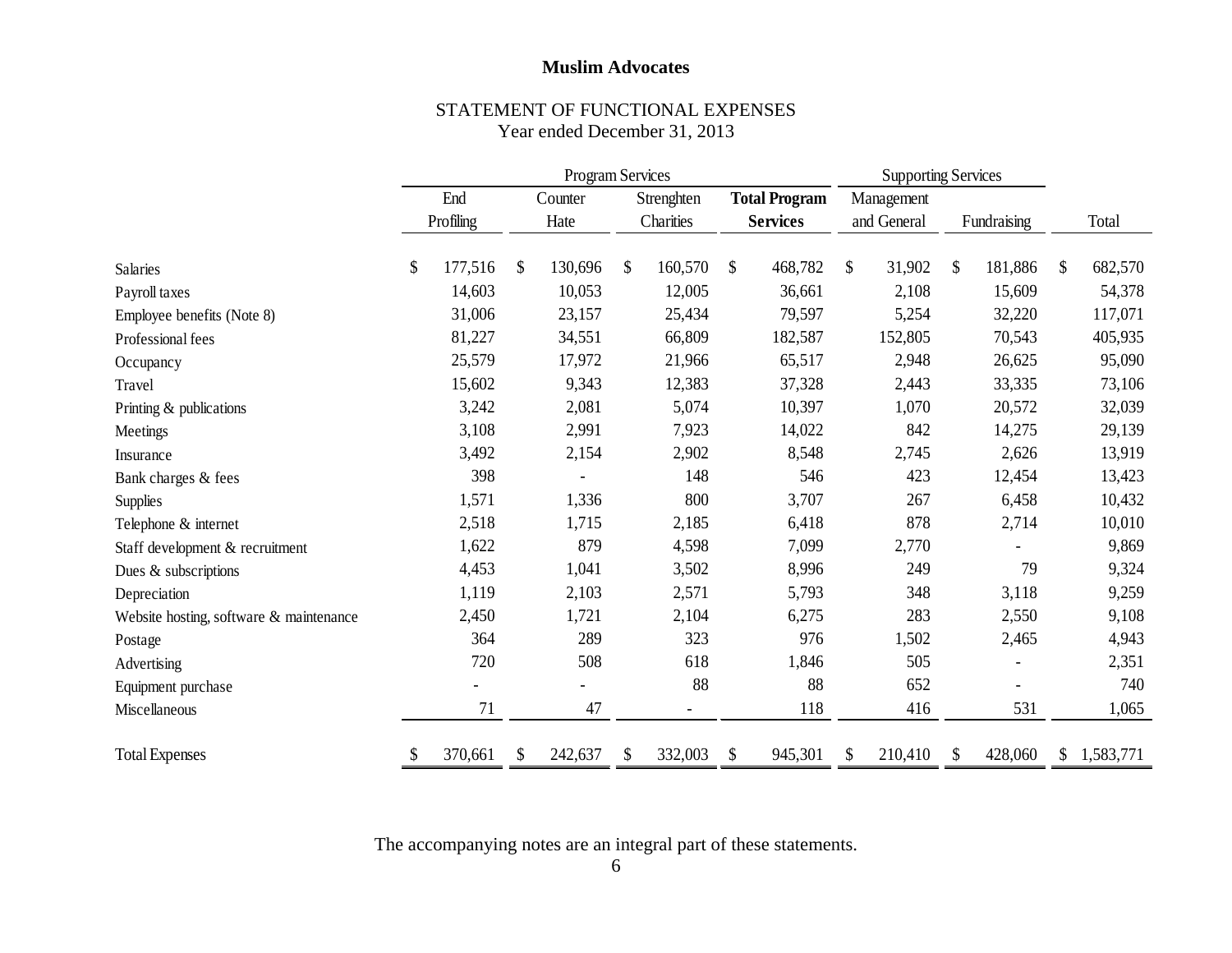# STATEMENTS OF CASH FLOWS Years ended December 31, 2014 and 2013

|                                                                | 2014             | 2013          |
|----------------------------------------------------------------|------------------|---------------|
| Cash flows from operating activities:                          |                  |               |
| Change in net assets                                           | \$<br>(145, 401) | \$<br>23,114  |
| Adjustments to reconcile change in net assets to net cash from |                  |               |
| operating activities:                                          |                  |               |
| Depreciation                                                   | 15,819           | 9,259         |
| (Increase) decrease in operating assets:                       |                  |               |
| Grants and pledges receivable                                  | 64,695           | 48,082        |
| Prepaid expenses                                               | 19,324           | 3,137         |
| Deposits                                                       | 11,375           | (9,769)       |
| Increase (decrease) in operating liabilities:                  |                  |               |
| Accounts payable and accrued expenses                          | (24, 235)        | 43,373        |
| Deferred rent                                                  | 41,370           |               |
| Net cash provided (used) by operating activities               | (17,053)         | 117,196       |
| Cash flows from investing activities:                          |                  |               |
| Acquisition of fixed assets                                    | (28,022)         | (15,043)      |
| Net cash used by investing activities                          | (28,022)         | (15,043)      |
| Net increase (decrease) in cash and cash equivalents           | (45,075)         | 102,153       |
| Cash and cash equivalents - beginning of the year              | 771,227          | 669,074       |
| Cash and cash equivalents - end of the year                    | \$<br>726,152    | \$<br>771,227 |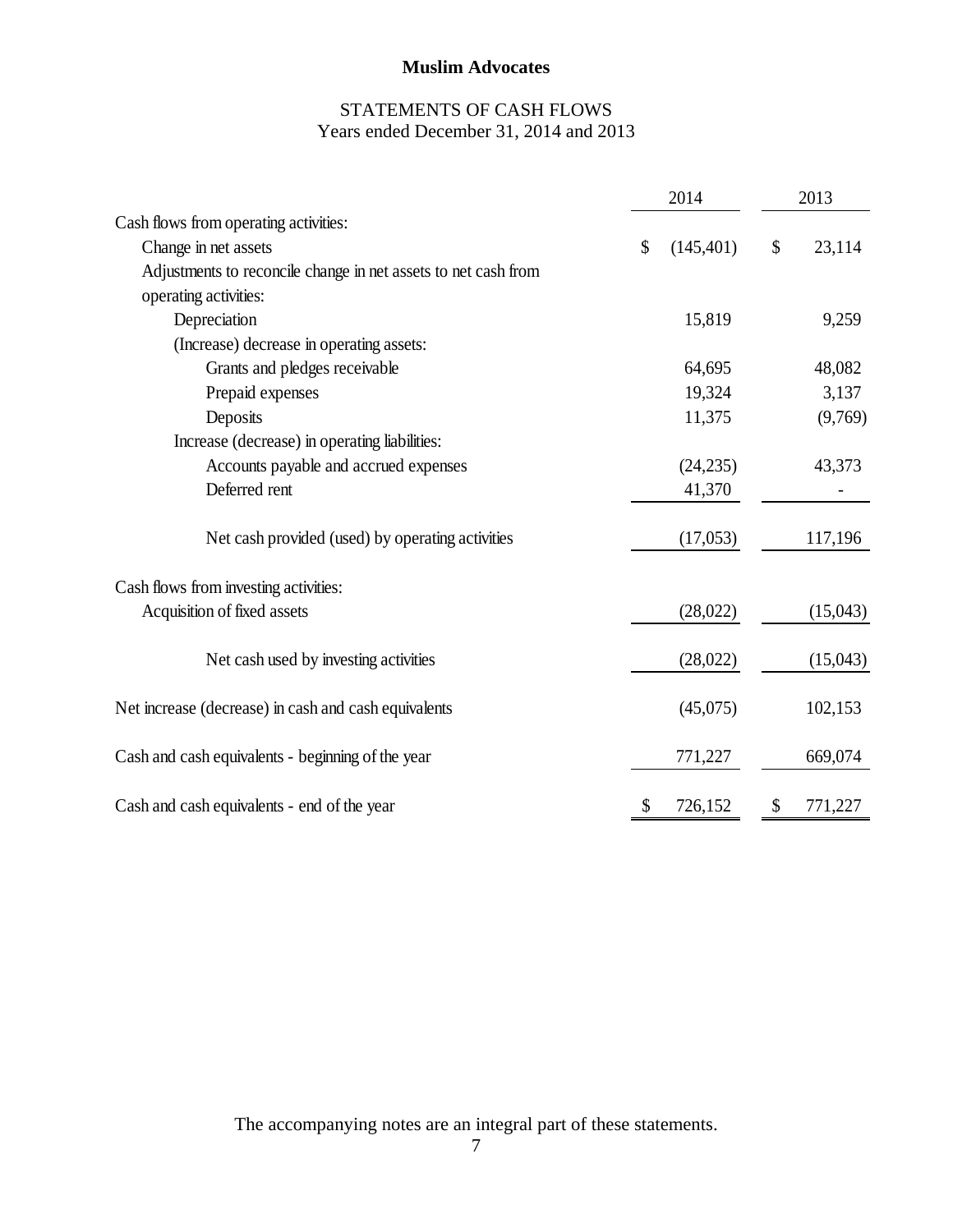#### NOTES TO FINANCIAL STATEMENTS Years Ended December 31, 2014 and 2013

# **Note 1 - Organization**

Muslim Advocates (the Organization) is a non-profit organization incorporated in Washington, DC, registered with Attorney General of California, and headquartered in Oakland, California. The Organization is a national legal advocacy and educational organization that works on the frontlines of civil rights to guarantee freedom and justice for Americans of all faiths. The Organization supports its operations primarily through private grants and contributions.

### **Note 2 - Summary of Significant Accounting Policies**

Significant accounting policies are described below to enhance the usefulness of the financial statements to the reader.

- (a) **Method of Accounting**  The financial statements of the Organization have been prepared using the accrual method of accounting, which involves the recognition of revenue and gains when earned and expenses and losses when incurred.
- (b) **Cash and Cash Equivalents** For purposes of the statement of cash flows, the Organization considers all unrestricted highly liquid investments with an initial maturity of three months or less to be cash equivalents.
- (c) **Grants and Pledges Receivable** Grants and pledges receivable include unconditional commitments from various foundations and individuals that are recorded at the net realizable value of the amount expected to be collected by management, less an allowance for doubtful pledges. Grants receivable beyond one year are discounted to present value of expected future cash flow using a risk-based discount rate. Grants receivable are deemed to be collectible in their entirety. Allowance for uncollectible pledges from individuals is provided at 50%-100% of pledges after 18-24 months depending on the dollar amount. The allowance is adjusted based on significant other information about the recoverability of the pledge.
- (d) **Fixed Assets and Depreciation** The Organization records acquisitions with a cost or basis of \$1,000 or more as fixed assets. Fixed assets are recorded at cost when purchased and fair value when received as a donation. Depreciation is provided over the estimated useful lives of respective assets, using the straight-line method of depreciation.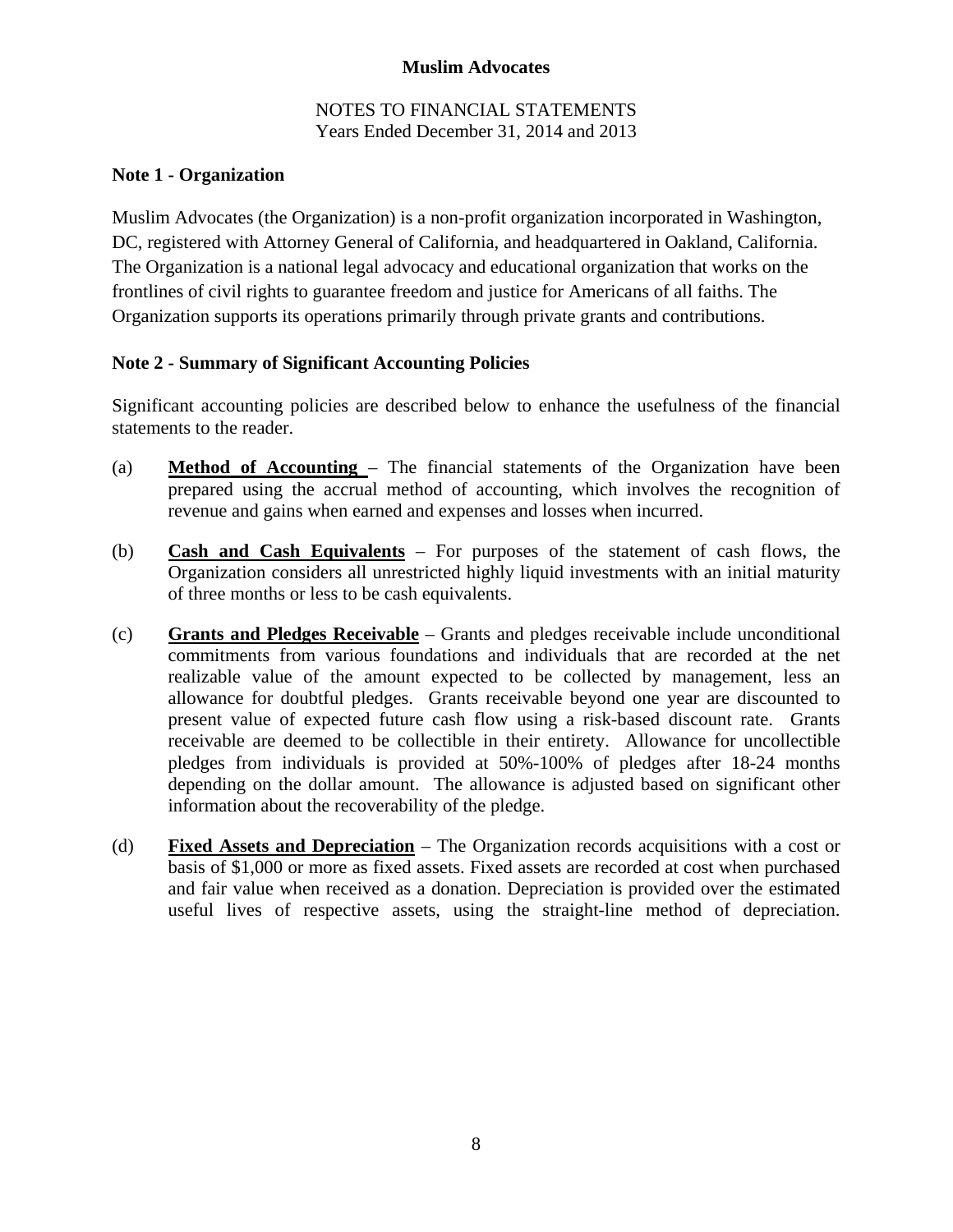#### NOTES TO FINANCIAL STATEMENTS (continued) December 31, 2014 and 2013

- (e) **Income Tax Status** The Organization is recognized as a public charity exempt from Federal income tax under Section  $501(c)(3)$  of the Internal Revenue Code and Section 23701(d) of the California Revenue and Taxation Code, whereby only unrelated business income, as defined by Section 512(a)(1) of the Internal Revenue Code and similar code section of the California Revenue and Taxation Code, is subject to income tax. Each year management considers whether any material tax positions the Organization has taken are more likely than not to be sustained upon examination by the applicable taxing authority and, hence, do not need to be measured or disclosed in these financial statements.
- (f) **Basis of Presentation** Net assets, revenues, expenses, gains, and losses are classified based on the existence or absence of donor-imposed restrictions. Accordingly, net assets of the Organization and changes therein are classified and reported as follows:

*Unrestricted net assets* represent net assets that are not subject to donor-imposed stipulations.

*Temporarily restricted net assets* represent net assets subject to donor-imposed stipulations that may or will be met either by actions of the Organization and/or the passage of time.

(g) **Restricted Resources** – The Organization reports gifts of cash and other assets as restricted support if they are received with donor stipulations that limit the use of the donated assets. When a donor restriction expires, that is, when a stipulated time restriction ends or purpose restriction is accomplished, temporarily restricted net assets are reclassified to unrestricted net assets and reported in the statement of activities as net assets released from restrictions.

 Gifts of fixed assets are recorded as unrestricted support unless explicit donor stipulations specify how the donated asset must be used.

(h) **In-Kind Services** – Contributed services are recognized at their fair value if such services a) create or enhance nonfinancial assets or b) require specialized skills that are provided by individuals possessing those skills and would typically need to be purchased if not contributed. Due to the nature of the Organization's operations, pro bono legal services have been performed by a number of attorneys who have contributed their time to the Organization. The Organization has valued and recorded these services as revenue and expenses at fair value based on the attorney's average billing rates. A substantial number of general volunteers also donated their time to the program services and fund raising campaigns of the Organization; such time is not reflected in the financial statements in as much as applicable recognition criteria are not met.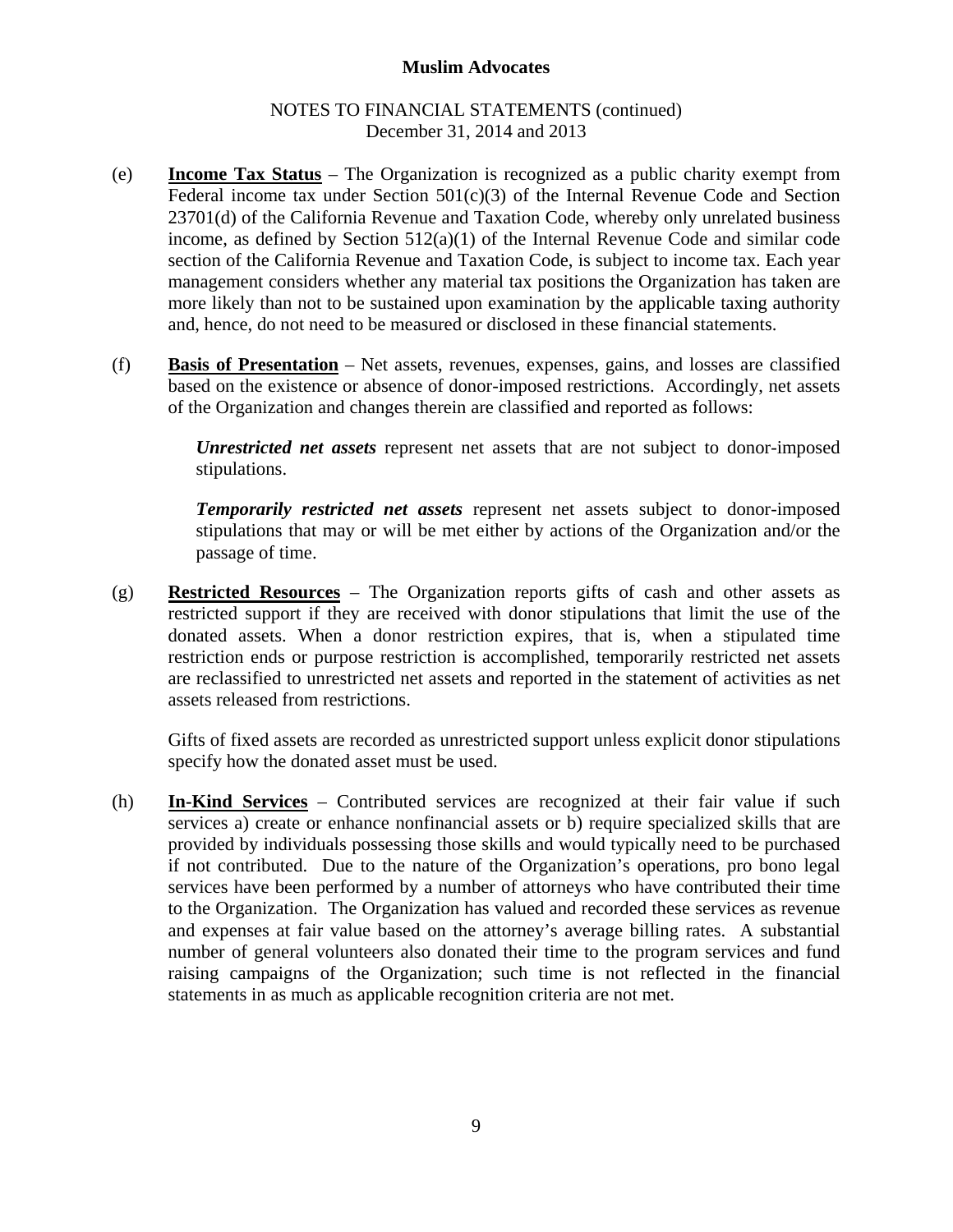#### NOTES TO FINANCIAL STATEMENTS (continued) December 31, 2014 and 2013

- (i) **Allocation of Expenses** Salaries and employee benefit expenses have been allocated to programs and supporting activities based on employees' actual time spent in each activity. Shared operations costs, i.e. costs related to facility operations, were allocated based on the ratio of total staff time through December 31. 2013. In 2014, shared operations costs and communication and outreach costs were allocated to activities benefitting from them based on direct cost of such activities.
- (j) **Use of Estimates** The preparation of financial statements in conformity with accounting principles generally accepted in the United States of America requires management to make estimates and assumptions. These estimates and assumptions affect the reported amounts of assets and liabilities and disclosure of contingent assets and liabilities at the date of the financial statements and the reported amounts of revenue and expenses during the reporting period. Significant accounting estimates reflected in the Organization's financial statements include valuation and collectability of grants and pledges receivable and the functional allocation of expenses. Actual result may differ from those estimates.

### **Note 3 – Concentration of Credit Risk**

Concentration of credit risk primarily includes cash and cash equivalents and grants and pledges receivable. The Organization maintains cash balances in financial institutions that from time to time exceed the guaranteed amount of the Federal Deposit Insurance Corporation of \$250,000 per account holder.

At December 31, 2014, 70% of the grants receivable were from one private foundation.

# **Note 4 – Grants Receivable**

Grants and pledges receivable were as follows:

|                                                                     |    | 12/31/14 | 12/31/13 |                  |  |  |
|---------------------------------------------------------------------|----|----------|----------|------------------|--|--|
| Receivable in less than one year<br>Receivable in one to five years | \$ | 249,260  | S        | 312,355<br>1,600 |  |  |
| Total grants receivable                                             | S  | 249,260  |          | 313,955          |  |  |

Management believes that grants and pledges receivable are collectible in their entirety and therefore has not provided for allowance for uncollectible pledges.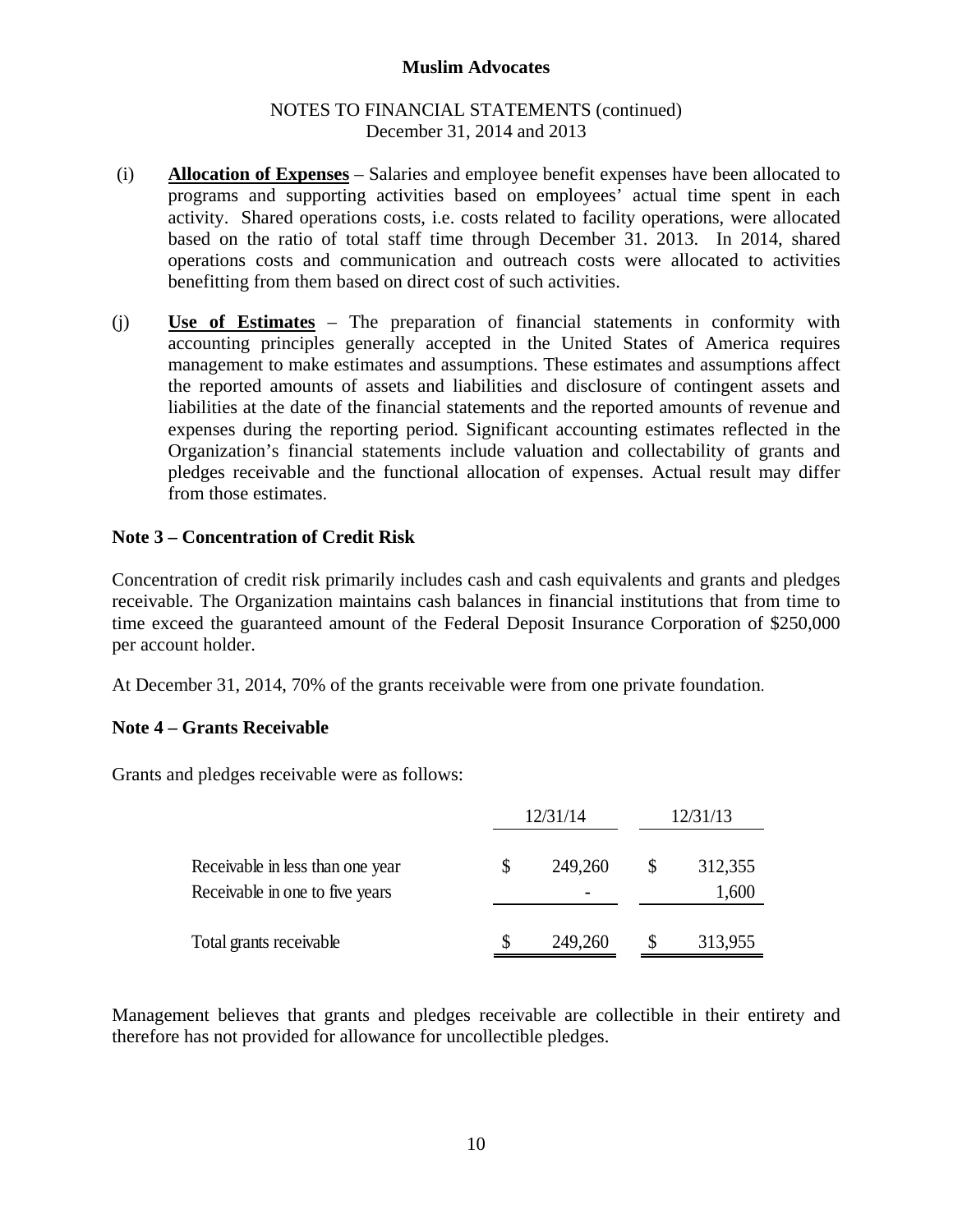### NOTES TO FINANCIAL STATEMENTS (continued) December 31, 2014 and 2013

# **Note 5 – Fixed Assets and Depreciation**

Fixed assets consisted of the following:

|                                 | 12/31/14     | 12/31/13 |          |  |  |
|---------------------------------|--------------|----------|----------|--|--|
| Non-depreciable:                |              |          |          |  |  |
| Website development in progress | \$           | \$       | 12,187   |  |  |
| Depreciable:                    |              |          |          |  |  |
| Computers                       | \$<br>22,258 | \$       | 19,636   |  |  |
| Website                         | 24,967       |          | 19,310   |  |  |
| Leasehold improvement           | 9,120        |          |          |  |  |
| Furniture and fixtures          | 3,500        |          |          |  |  |
| Total property and equipment    | \$<br>59,845 | \$       | 51,133   |  |  |
| Accumulated depreciation        | (26, 225)    |          | (29,716) |  |  |
| Property and equipment, net     | \$<br>33,620 | \$       | 21,417   |  |  |

### **Note 6 – Temporarily Restricted Net Assets**

Temporarily restricted net assets were available for the following purposes:

|                               |    | 12/31/14 | 12/31/13      |
|-------------------------------|----|----------|---------------|
| Restricted for future periods | \$ | 249,335  | \$<br>321,970 |
| 2015 Gala                     |    | 15,000   |               |
| Anti-Muslim hate video        |    | 15,000   |               |
|                               | S  | 279,335  | 321,970       |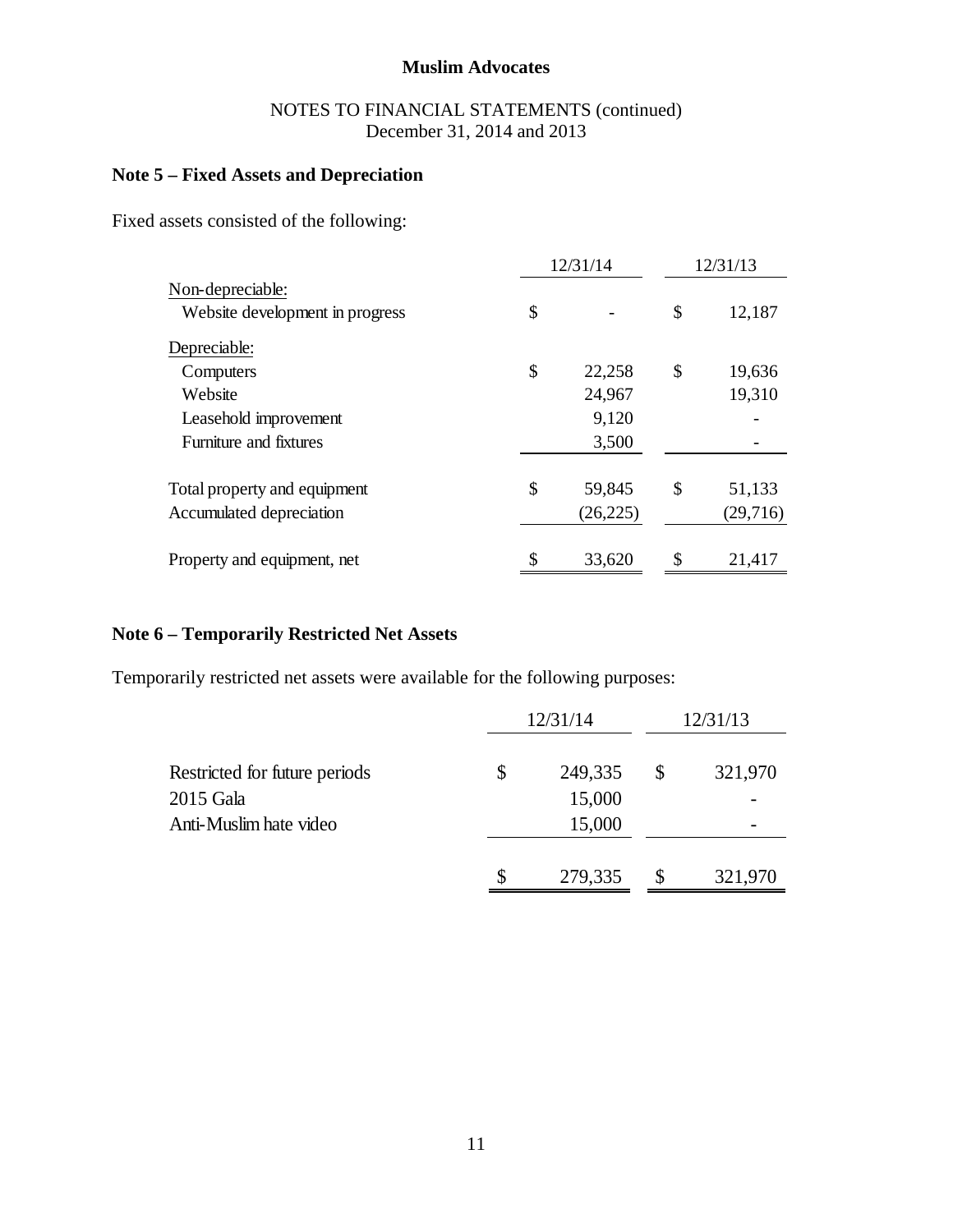#### NOTES TO FINANCIAL STATEMENTS (continued) December 31, 2014 and 2013

### **Note 7 – In-Kind Services**

In-kind services received and recorded as "in-kind contributions" in the statement of activities consisted of:

|                                | 12/31/14      | 12/31/13      |
|--------------------------------|---------------|---------------|
| Legal Services:                |               |               |
| <b>End Profiling</b>           | 526,469       | 46,038        |
| Management and General         | 7,511         | 43,142        |
| <b>Strengthen Charities</b>    | 530           | 32,542        |
| <b>Counter Hate</b>            | 86,526        | 9,030         |
|                                | \$<br>621,036 | \$<br>130,752 |
| <b>Communication Services:</b> |               |               |
| <b>End Profiling</b>           |               | 600           |
| Management and General         |               | 300           |
| <b>Strengthen Charities</b>    |               | 440           |
| <b>Counter Hate</b>            |               | 540           |
| Fundraising                    |               | 120           |
|                                | \$            | \$<br>2,000   |
| Total in-kind services         | \$<br>621,036 | \$<br>132,752 |

# **Note 8 – Defined Contribution Plan**

The Organization has a defined contribution retirement plan under Section 401(k) of the Internal Revenue Code. The plan provides for voluntary salary deferrals for employees who have completed one month of service. The Organization may elect to make contributions to the plan at its discretion. During the years ended December 31, 2014 and 2013 employer's contributions to the plan were \$51,249 and \$46,763 respectively.

#### **Note 9 – Commitments under Operating Leases**

The Organization has a five-year non-cancelable operating lease arrangement for its office location in Oakland, California, that commenced on February 1, 2014, with an option to extend for an additional five years upon the expiration. The agreement provides for 3% annual increases and proportionate share of increases of the operating costs defined in the lease agreement, as additional rent. The Organization records the rental expense under this arrangement using straight line method. Therefore the difference between actual rents paid and